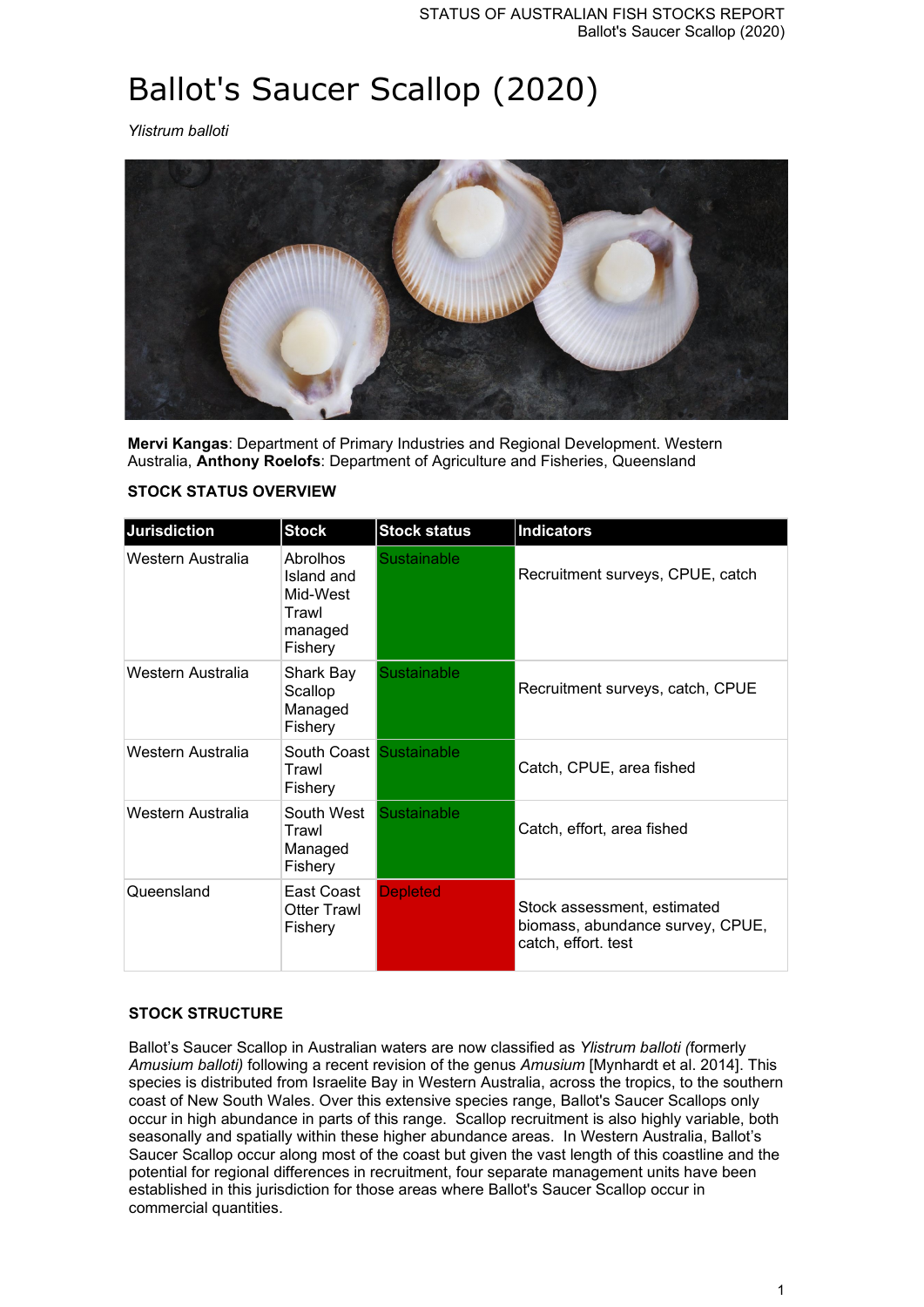The eastern Australian stock stretches from Innisfail in Queensland to Jervis Bay in New South Wales. No fishery for Ballot's Saucer Scallop exists in New South Wales waters. The stock classification presented here is based on information from the commercial fishery in central and southern Queensland (latitude 22°–27° south) where higher abundances of scallops occur.

Here, assessment of stock status is presented at the management unit level—Shark Bay Scallop Managed Fishery, Abrolhos Islands and Mid-West Trawl Managed Fishery, South West Trawl Managed Fishery and South Coast Trawl Fishery (Western Australia); and East Coast Otter Trawl Fishery (Queensland).

#### **STOCK STATUS**

**Abrolhos Island and Mid-West Trawl managed Fishery** The Abrolhos Islands and Mid-West Trawl Managed Fishery (Western Australia) management unit is managed under an escapement approach in the Harvest Strategy (DPIRD 2020). The impact on the spawning biomass is limited by fishing after the peak spawning period; setting the duration of fishing according to catch predictions (based on pre-season surveys); closing the fishery at a minimum catch rate threshold (150 kg meat weight per day); and not opening sections of the fishery if Ballot's Saucer Scallop abundance is considered to be below a specified target (750 scallops/nm) [DPIRD 2020, Gaughan and Santoro 2020].

> The pre-season fishery independent survey index (November 2018) was 1815 scallop/nm well above the target and within the historical range (250–4000 scallop/nm) and in early 2019 the index was 3247 scallop/nm indicating a continued recovery and expansion of areas of scallop settlement within the Abrolhos Islands. The above evidence indicates that the biomass of this stock is unlikely to be depleted and that recruitment is unlikely to be impaired.

> The landings in 2019 were 159 t meat weight (796 t whole weight) (125 t meat weight in 2018–19 financial year) which was within the expected range and fishers ceased fishing at a catch rate above the threshold (150 kg/day). The above evidence indicates that the current level of fishing mortality is unlikely to cause the stock to become recruitment impaired.

On the basis of the evidence provided above, the Abrolhos Islands and Mid-West Trawl Managed Fishery (Western Australia) management unit is classified as a **sustainable stock**.

**East Coast Otter Trawl** since 2001 when annual harvests of legal sized scallops were generally ≥ 800 t **Fishery** In Queensland, the annual catch of Ballot's Saucer Scallop has been declining meat weight. Annual harvests since 2011 have been mostly  $\leq 400$  tonnes. Harvest in the 2018 and 2019 fishing years were 163 tonnes and 246 tonnes (meat weight) respectively for the stock in the main fishing grounds between Yepoon and Hervey Bay [Wortmann et al. 2020]. Total harvest from the overall East Coast Otter Trawl Fishery increased to 281 t meat weight in 2019 from a historical low level of 134 t in 2017 [QFISH 2020].

> The most recent update to the stock assessment [Wortmann et al. 2020] estimated that the spawning biomass of the East Coast biological stock of Ballot's Saucer Scallop in 2019 was 17 per cent of unfished levels in 1956. Commercial-sized scallop density (number of legal sized scallops per hectare in October) from a fishery-independent survey had also decreased from 93 to 56 scallops per hectare from 2018 to 2019, although this was slightly higher than 2017 (38 scallop per hectare). The above evidence indicates that the biomass of this stock is likely to be depleted and that recruitment is likely to be impaired.

> A long-term decline in the annual number of scallop harvesting days has been evident since 1997, when the stock was first considered to be overfished. Effort in 2019 was nearly 86 per cent lower than in 1997, however it is only 32 per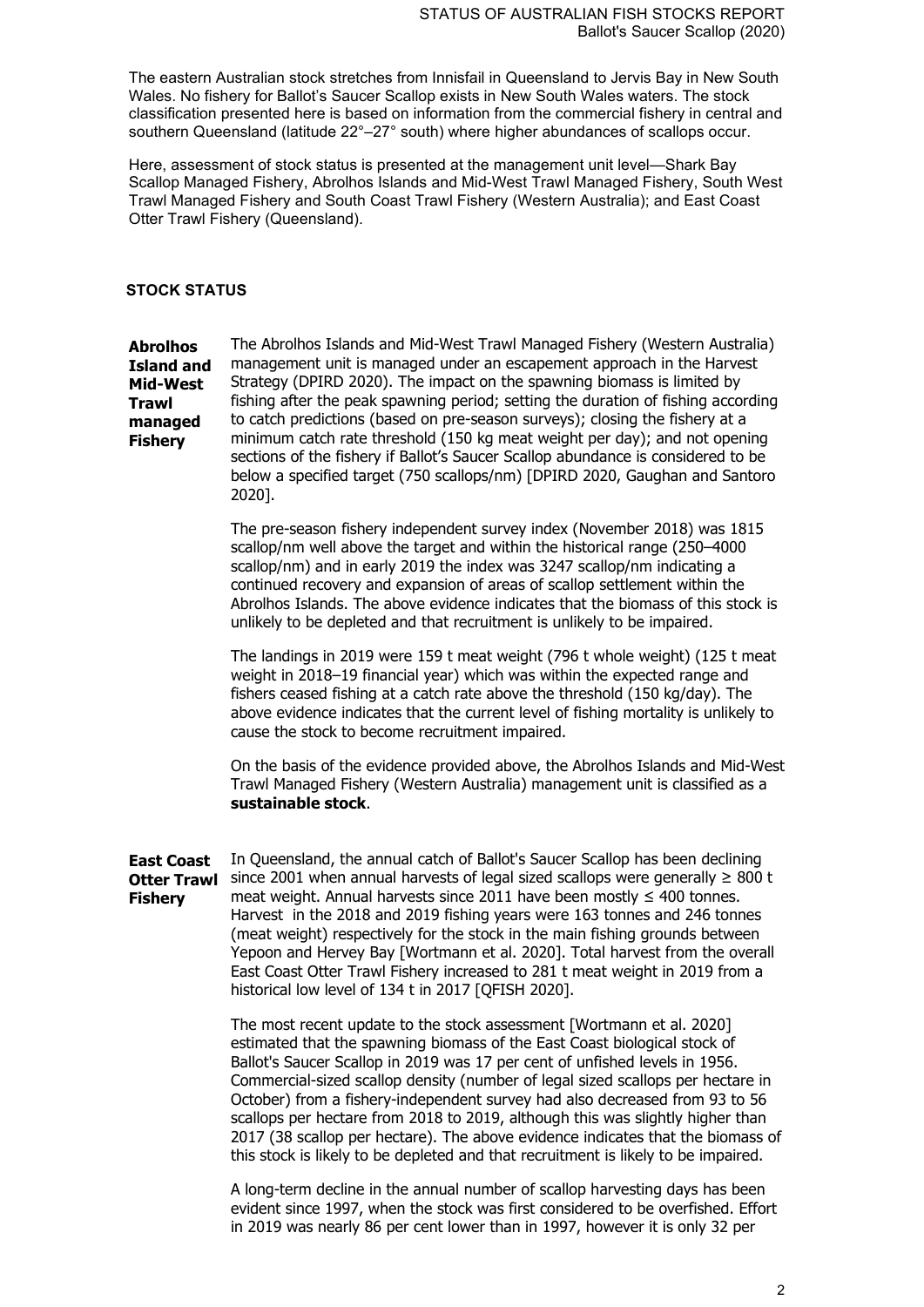cent lower than the previous 10 year average [QFISH 2020]. A shift in fleet composition towards more efficient vessels has increased fishing power since 2000 [Campbell et al. 2012] and fishing pressure is high relative to the available biomass. Spatial and temporal closures introduced in late 2016 to reduce fishing pressure and a no take closure period for scallops from May-October have resulted in minor reductions in annual effort. Further changes were implemented in 2019 including a restriction on total effort on the stock (118 635 effort units) and an extension of the scallop no-take period by 1 month to include November. Additional reforms are currently being considered for the 2020–21 fishery season including a further restriction on effort and extended closure periods. Recommendations from the most recent assessment suggest that reducing the total effort cap to 80 000 effort units would allow the stock to rebuild to BMSY in approximately 10 years [Wortmann et al. 2020]. However at the current effort cap, the stock assessment forecasts it would take approximately 20 years to reach BMSY levels (42 per cent of unfished biomass). The above evidence indicates that adequate management measures have been put in place to allow the stock to recover from its recruitment impaired state but have not yet resulted in measurable improvement.

On the basis of the evidence provided above, the East Coast Otter Trawl Fishery (Queensland) management unit is classified as a **depleted stock**.

**Shark Bay Scallop Managed Fishery** For Shark Bay, a quota management system with a conservative TACC, a midyear review and target reference levels for resumption of fishing was implemented in 2015 to resolve resource sharing issues, provide protection for the breeding stock and aid in recovery following the major decline after the 2010–11 marine heatwave. Catch predictions in Shark Bay for 2019 for the two separate stocks, Denham Sound and northern Shark Bay, were derived from the correlation between the annual landed catch (meat weight) and the mean catch rate (number per nautical mile trawled) of recruit  $(0+)$  and residual  $(1+)$ scallops for standard survey sites in November. In 2019, no TACC was set for northern Shark Bay due to very low scallop abundance and this part of the fishery is considered to have not recovered. Additional conservative management measures have been implemented each year since 2015 including a limit on the level of scallop harvest pre-spawning complemented by small scale spatial closures to prawn trawling, that in 2019 were aimed at further protecting the northern Shark Bay stocks. Following the March 2019 survey, a total TACC of 350 t meat weight (1 750 t whole weight) for Denham Sound was set (season of 1 March to 28 February) which was an increase on the initial TACC for the season set following the November 2018 survey. Ninety-seven per cent (339 t meat weight and 1 694 t whole weight) of the quota was achieved. The ongoing closure of northern Shark Bay means fishing mortality on this part of the stock is zero. The above evidence indicates that the biomass is unlikely to be depleted and that the current level of fishing mortality is unlikely to cause the stock to become recruitment impaired.

> On the basis of the evidence provided above, the Shark Bay Scallop Managed Fishery (Western Australia) management unit is classified as a **sustainable stock.**

**South Coast**  The South Coast Trawl Fishery (Western Australia) management unit is a low-**Trawl Fishery** activity fishery in which effort is related to the abundance of Ballot's Saucer Scallop in any given year, which can be highly variable due to sporadic recruitment. The few vessels (up to four) that operate in the fishery only fish over one to three per cent of the allowable fishery area and have not fished in every year. No fishing was undertaken in 2019 (as for 2017 and 2018) [Gaughan and Santoro 2020]. The mean catch rate in this fishery for the previous five years when fishing had taken place was 3 039 kg (whole weight) per boat day,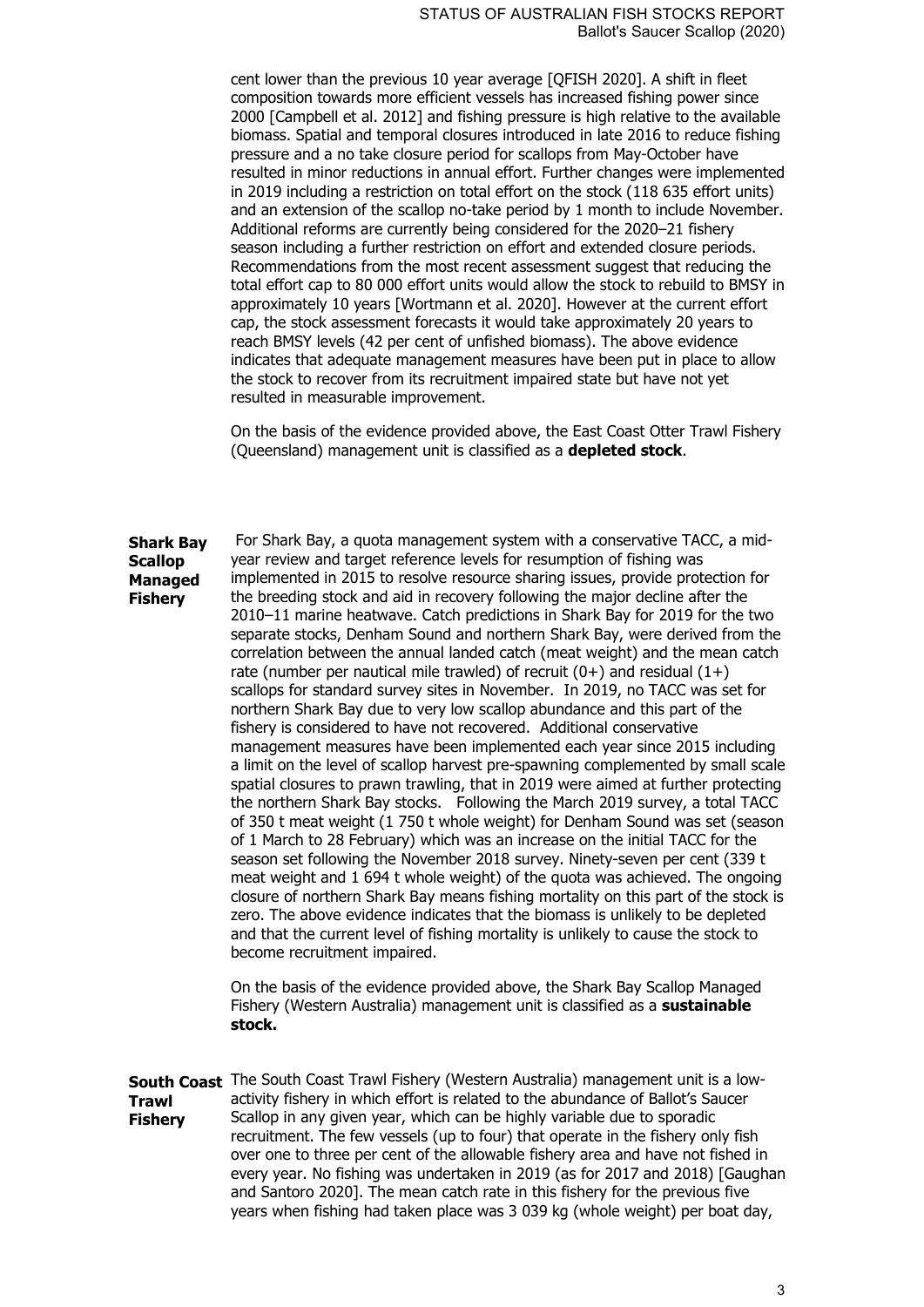which is 68 per cent of the maximum catch rate recorded (range 817–4 499 kg per boat day). The above evidence indicates that the biomass of this stock is unlikely to be recruitment overfished. It also indicates that the current level of fishing pressure is unlikely to cause the stock to become recruitment impaired.

On the basis of the evidence provided above, the South Coast Trawl Fishery (Western Australia) management unit is classified as a **sustainable stock**.

**South West**  The South West Trawl Managed Fishery (Western Australia) (SWTMF) **Trawl Managed Fishery** management unit is a comparatively small, low-activity fishery in which fishing effort has been related to either the abundance of Western King Prawn or Ballot's Saucer Scallop in any given year, which can be highly variable due to sporadic scallop recruitment. Only one to four vessels have operated in the fishery since 2005 and they have only fished in one to three per cent of the allowable fishery area [Gaughan and Santoro 2020]. Between 2005 and 2014 (no fishing occurred in 2015 and 2016) an average of 168 boat days were recorded annually, with a catch range of between 1–217 t whole weight, compared to 500 boat days on average over the previous 12 years (1993–2004), with a catch range of between 3–27 t whole weight. The above evidence indicates that the biomass of this stock is unlikely to be depleted and that recruitment is unlikely to be impaired.

> Only one boat fished in the SWTMF in 2019 for a total of 32 boat days. There are currently eight licences in this fishery, however only one authorised boat fished in 2019. In this fishery, for other boats to be approved to fish, a variation application needs to be approved by the chief executive officer (CEO), or their delegate, and approval is discretionary. For example, the CEO may determine that it is not in the better interests of the fishery (i.e. if potential for a significant activation of latent effort) to vary the authorisation. The above evidence indicates that the fishing pressure is unlikely to cause the stock to become recruitment overfished.

On the basis of the evidence provided above, the South West Trawl Managed Fishery (Western Australia) management unit is classified as a **sustainable stock**.

# **BIOLOGY**

**Ballot's Saucer Scallop biology** [Heald 1978, Dredge 1981, Williams and Dredge 1981, Joll 1989, Orensanz et al. 2006]

| <b>Species</b>          | <b>Longevity / Maximum Size</b>     | Maturity (50 per cent)                      |
|-------------------------|-------------------------------------|---------------------------------------------|
| Ballot's Saucer Scallop | Maximum of 4 years and<br>140 mm SH | At $\sim$ 1 year of age and 85–<br>90 mm SH |

#### **DISTRIBUTION**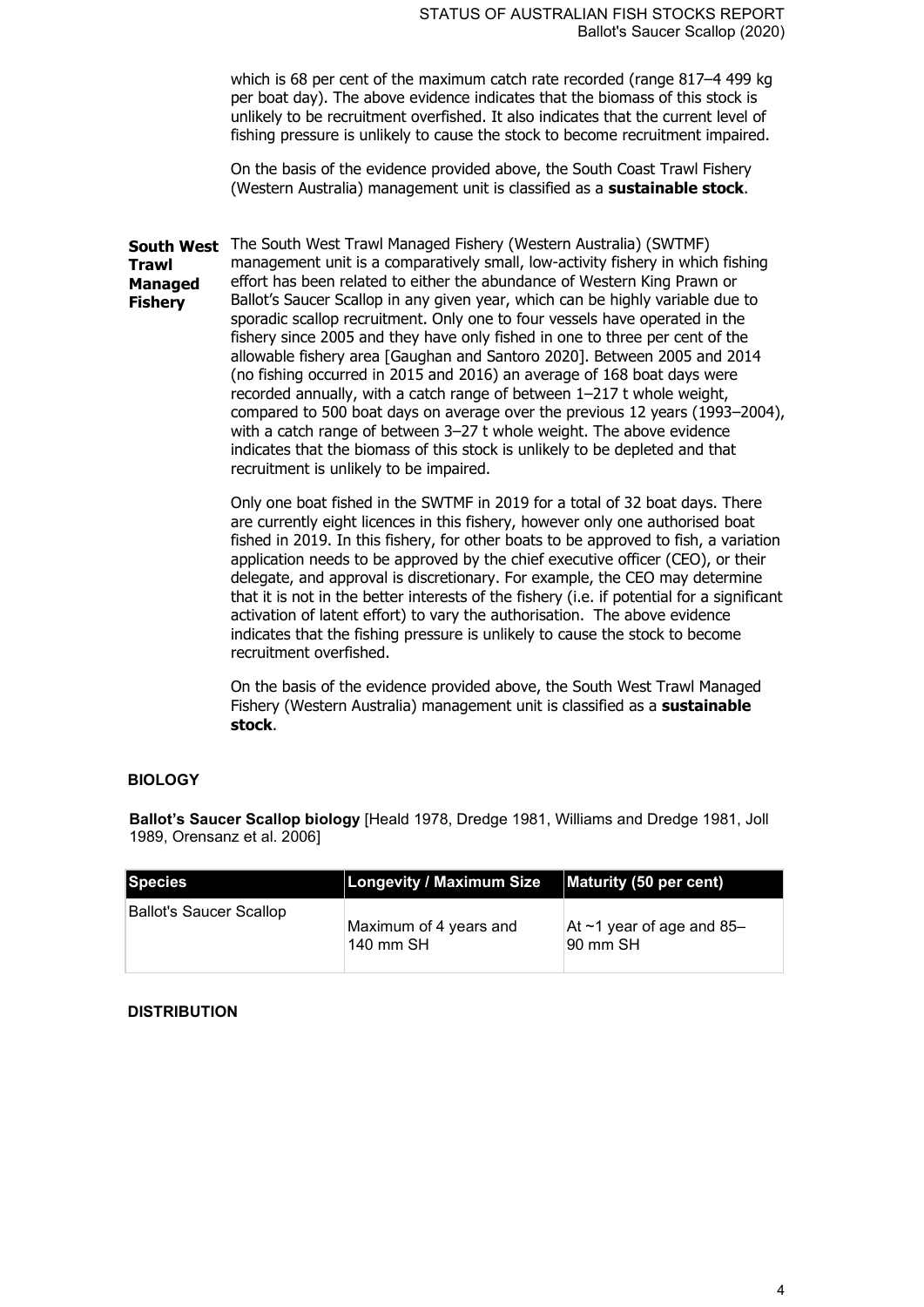# STATUS OF AUSTRALIAN FISH STOCKS REPORT Ballot's Saucer Scallop (2020)



Commercial catch of Ballot's Saucer Scallop - note confidential catch not shown

# **TABLES**

| <b>Fishing methods</b> |            |                                    |
|------------------------|------------|------------------------------------|
|                        | Queensland | <b>Western</b><br><b>Australia</b> |
| <b>Commercial</b>      |            |                                    |
| <b>Otter Trawl</b>     |            |                                    |
| <b>Trawl</b>           |            |                                    |
| <b>Recreational</b>    |            |                                    |
| <b>Unspecified</b>     |            |                                    |

| <b>Management</b><br><b>Methods</b> |            |                                    |
|-------------------------------------|------------|------------------------------------|
|                                     | Queensland | <b>Western</b><br><b>Australia</b> |
| <b>Commercial</b>                   |            |                                    |
| <b>Catch limits</b>                 |            |                                    |
| <b>Effort limits</b>                |            |                                    |
| <b>Limited entry</b>                |            |                                    |
| <b>Seasonal</b><br>closures         |            |                                    |
| <b>Size limit</b>                   |            |                                    |
| <b>Spatial</b><br>closures          |            | ✓                                  |
| <b>Vessel</b><br>restrictions       |            |                                    |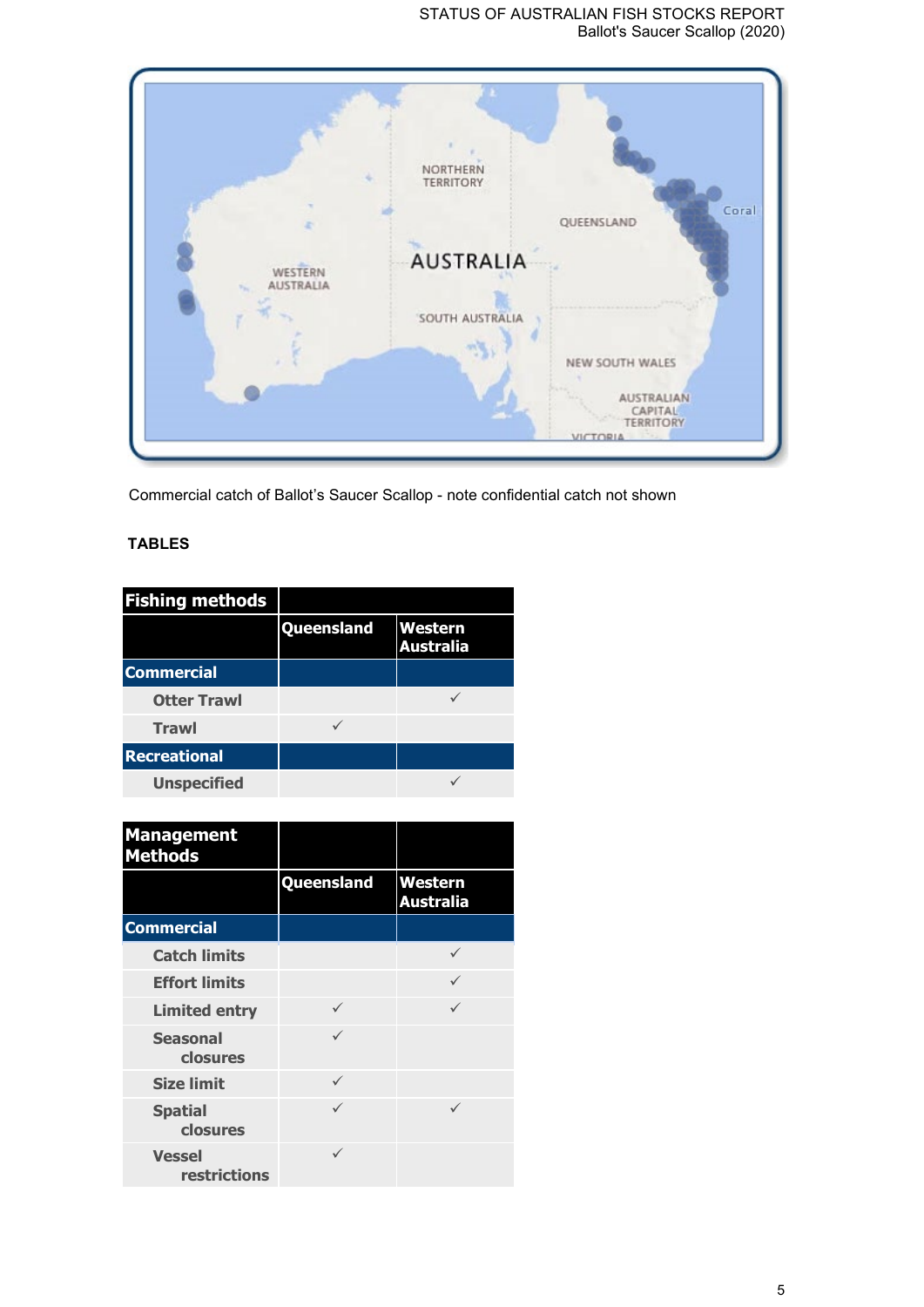#### STATUS OF AUSTRALIAN FISH STOCKS REPORT Ballot's Saucer Scallop (2020)

| <b>Catch</b>        |            |                                    |
|---------------------|------------|------------------------------------|
|                     | Queensland | <b>Western</b><br><b>Australia</b> |
| <b>Commercial</b>   | 276.894 t  | 282.414 t                          |
| Indigenous          | No catch   | No catch                           |
| <b>Recreational</b> | No catch   | No catch                           |

**Queensland – Indigenous (management methods)** for more information see https://www.daf.qld.gov.au/business-priorities/fisheries/traditional-fishing

# **CATCH CHART**



Commercial catch of Ballot's Saucer Scallop - note confidential catch not shown

| <b>References</b>           |                                                                                                                                                                                                                                                                                                 |
|-----------------------------|-------------------------------------------------------------------------------------------------------------------------------------------------------------------------------------------------------------------------------------------------------------------------------------------------|
| Campbell et al. 2012        | Campbell, AB, O'Neill, MF, Leigh GM, Wang Y-G & Jebreen, EJ 2012, Reference points for the<br>Queensland scallop fishery, final report to the Fisheries Research and Development<br>Corporation, project 2009/089, Queensland Department of Employment, Economic<br>Development and Innovation. |
| Dredge 1981                 | Dredge, MCL 1981, Reproductive biology of the saucer scallop Amusium japonicum balloti<br>(Bernardi) in central Queensland waters, Australian Journal of Marine and Freshwater<br>Research 32: 775-787.                                                                                         |
| Gaughan and Santoro<br>2020 | Gaughan, DJ and Santoro K (eds) 2020, State of the fisheries and aquatic resources report<br>2018/19, Department of Primary Industries and Regional Development, Western Australia.                                                                                                             |
| Heald 1978                  | Heald, D 1978, A successful marking method for the saucer scallop Amusium balloti<br>(Bernardi), Australian Journal of Marine and Freshwater Research, 29: 845–851.                                                                                                                             |
| Joll 1989                   | Joll, LM 1989, History, biology and management of Western Australian stocks of the saucer<br>scallop Amusium balloti, in MLC Dredge, WF Zacharin and LM Joll (ed.s), Proceedings of the<br>Australasian scallop workshop, Hobart, Tasmania, pp 30-40.                                           |
| Myrnhardt et al. 2014       | Mynhardt, G, Alejandrino, A, Puslednik, L, Corrales, J and Serb, JM 2014, Shell shape<br>convergence masks biological diversity in gliding scallops: description of Ylistrum n. gen.<br>(Pectinidae) from the Indo-Pacific Ocean, Journal of Molluscan Studies, 80: 400-411                     |